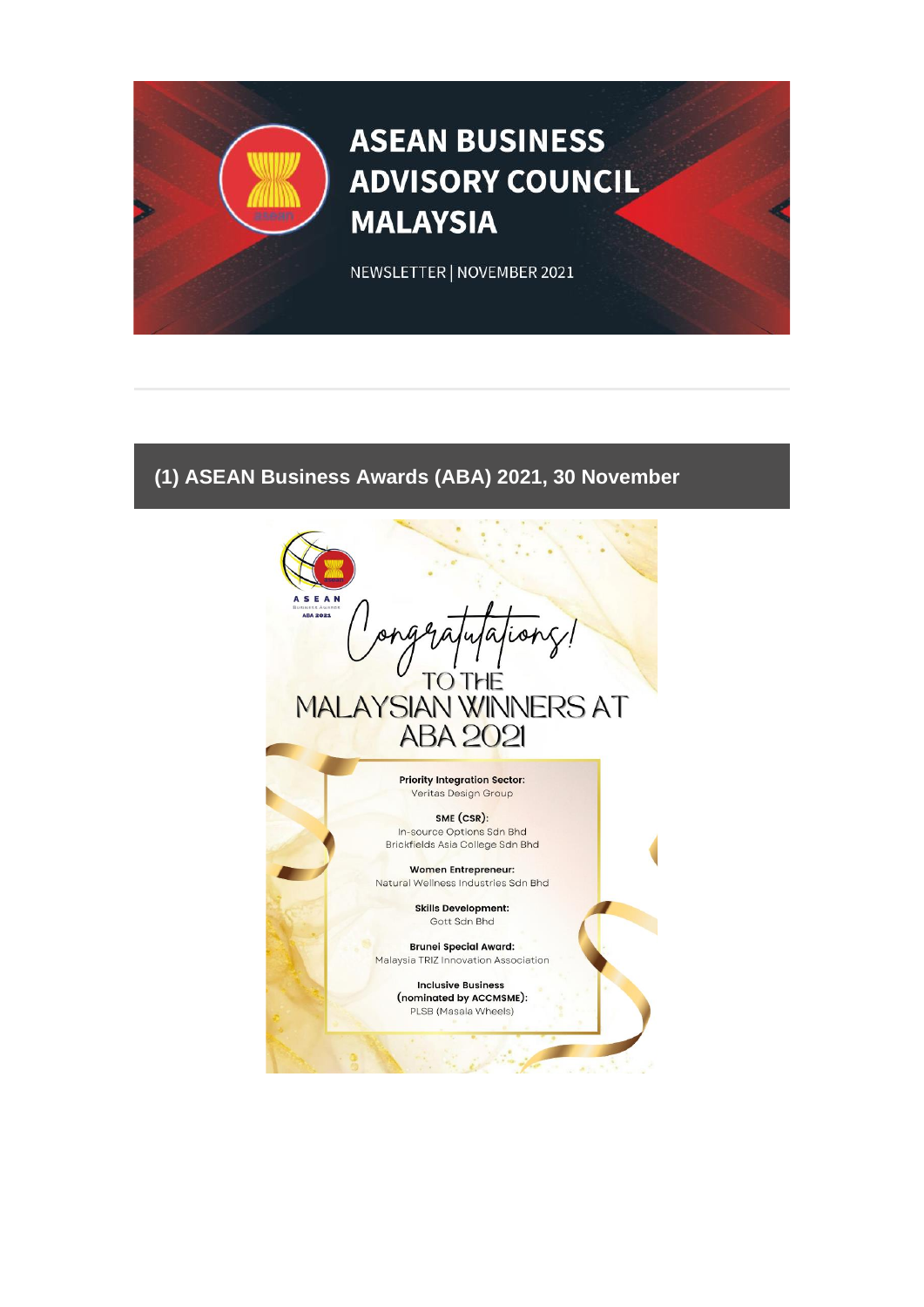# **Seven (7) Malaysian enterprises and entrepreneurs under six (6) categories were honored at the ABA 2021**



**[Click HERE for the ABA 2021 Winners](https://aseanbac.us12.list-manage.com/track/click?u=7981e0370c4f4201db79a0446&id=ac20f9cc32&e=3f26d00093)**

## **Organiser: ASEAN Business Advisory Council (ASEAN-BAC) Brunei**

The annual ASEAN Business Awards (ABA) 2021 was held on 30 November 2021 to recognise outstanding ASEAN companies contributing to the region's economic growth and prosperity.

ABA 2021, hosted by the Brunei Chairmanship, was held under the theme "Recover, Stronger, Together, Sama-Sama" as an acknowledgement of the struggles that businesses face amid the COVID-19 pandemic. The awards also aim to help elevate the presence and credibility of these ASEAN companies within the region and the larger global business community.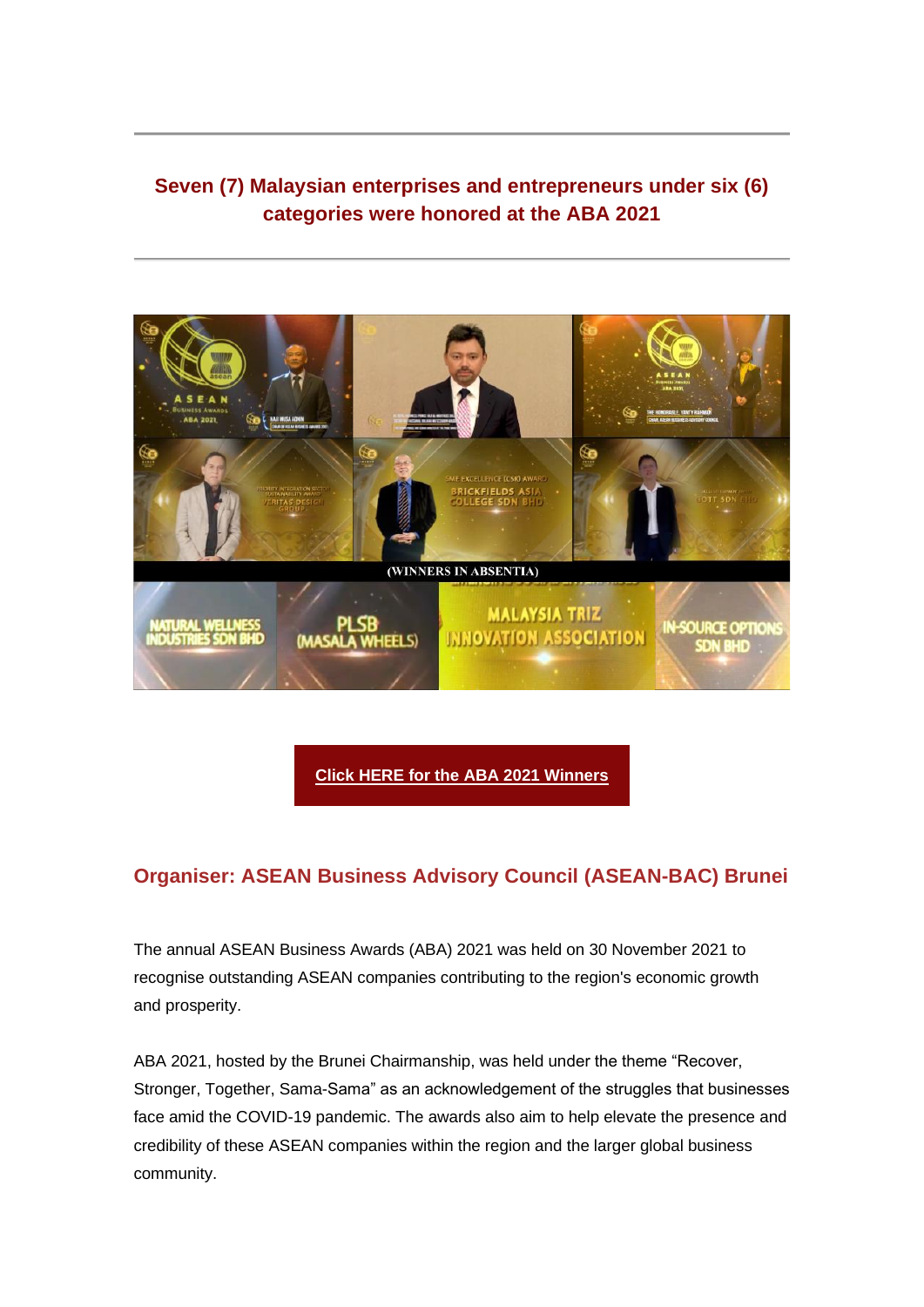In his opening remarks, ABA 2021 Chair Mr Haji Musa Haji Adnin shared the objectives of ABA 2021 and thanked the ASEAN Member States, ASEAN-BAC Council Members, Brunei's ABA team and the Brunei government for the strong support given to ensure the event's success despite challenges faced due to the pandemic.

His Royal Highness Prince Haji Al-Muhtadee Billah, Crown Prince and Senior Minister at the Prime Minister's Office of Brunei Darussalam in his keynote speech congratulated the winners and said that ABA was a testament to the private sector's effort and commitment- through ASEAN-BAC--to support the region's efforts and succeed in the ASEAN Economic Community.

ASEAN-BAC 2021 Chair Rozaimeriyanty Abd Rahman, for her part, rendered her vote of thanks to those who made ABA 2021 possible and those who trusted ASEAN-BAC Brunei's Chairmanship with their generous support.

Click the links below for Media Coverage:

- Borneo Bulletin Click [HERE](https://aseanbac.us12.list-manage.com/track/click?u=7981e0370c4f4201db79a0446&id=3037e023b5&e=3f26d00093)
- Malaysiakini Click [HERE](https://aseanbac.us12.list-manage.com/track/click?u=7981e0370c4f4201db79a0446&id=71173ed0b8&e=3f26d00093)
- The Star Click [HERE](https://aseanbac.us12.list-manage.com/track/click?u=7981e0370c4f4201db79a0446&id=11013592fc&e=3f26d00093)
- The Star (2) Click [HERE](https://aseanbac.us12.list-manage.com/track/click?u=7981e0370c4f4201db79a0446&id=fb0c08fb97&e=3f26d00093)

**[Click HERE to watch ABA 2021 on Youtube](https://aseanbac.us12.list-manage.com/track/click?u=7981e0370c4f4201db79a0446&id=ca0bb38cfb&e=3f26d00093)**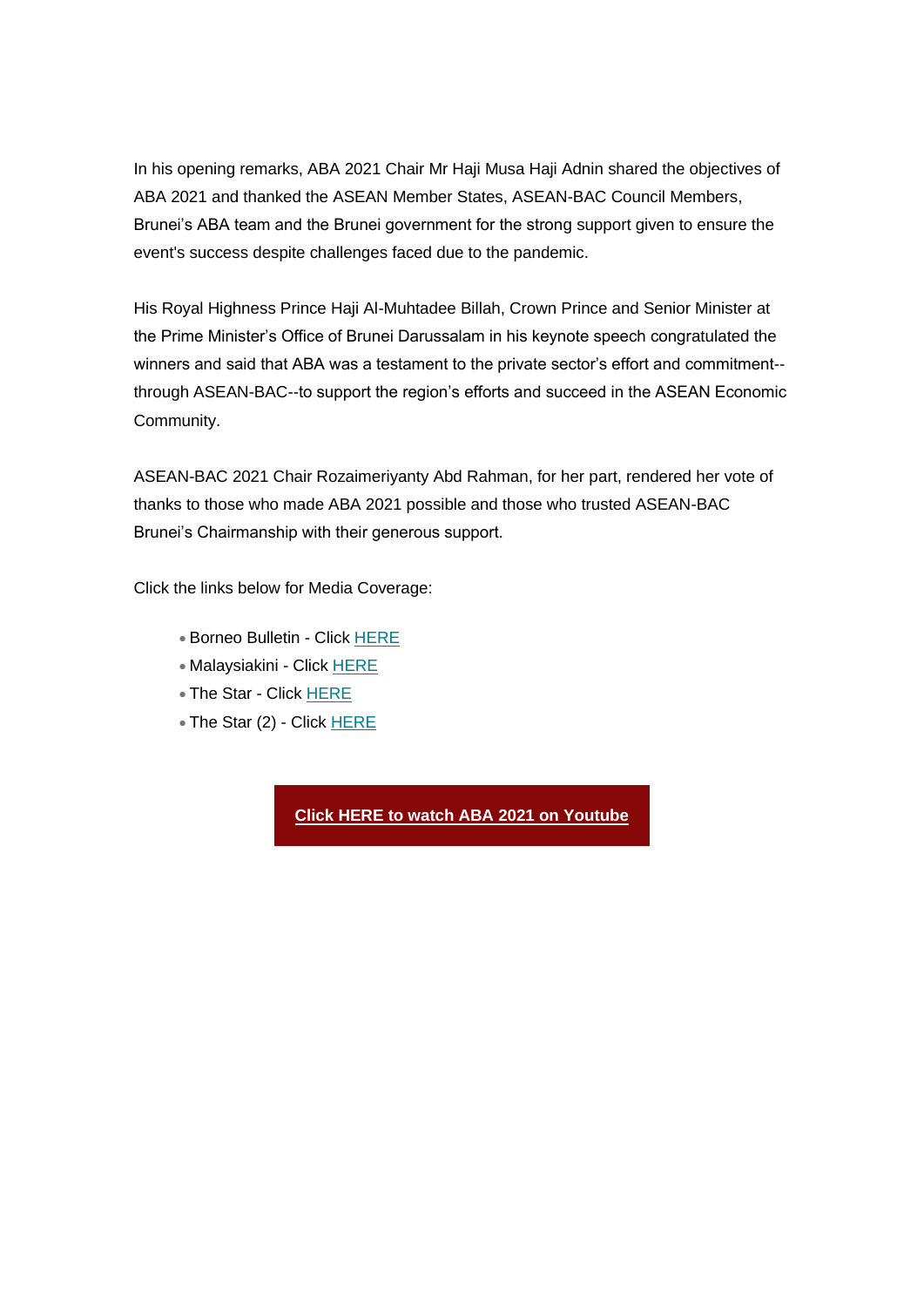## **(2) ASEAN Business Advisory Council (ASEAN-BAC) Malaysia Concluding Meeting (2021/05), 24 November**



#### **Convener: ASEAN-BAC Malaysia**

The ASEAN Business Advisory Council (ASEAN-BAC) Malaysia held its concluding meeting for the year on 24 November 2021 chaired by ASEAN-BAC Malaysia Chairman Tan Sri Dato' Dr Munir Majid.

The meeting was attended by fellow Council Members Tan Sri Yong Poh Kon and Mr Raja Singham, ASEAN-BAC Healthcare Working Group (HWG) 2021 Chair Dr Swee Kheng Khor, ASEAN-BAC Malaysia Consulting Director Ms Jukhee Hong, and the ASEAN-BAC Malaysia secretariat team.

The meeting discussed activities organised and attended by ASEAN-BAC Malaysia in 2021, updates from ASEAN-BAC HWG Chair Dr Khor, updates on the ASEAN Business Awards (ABA) 2021 on 30 November 2021, as well as proposals for activities and priorities in 2022.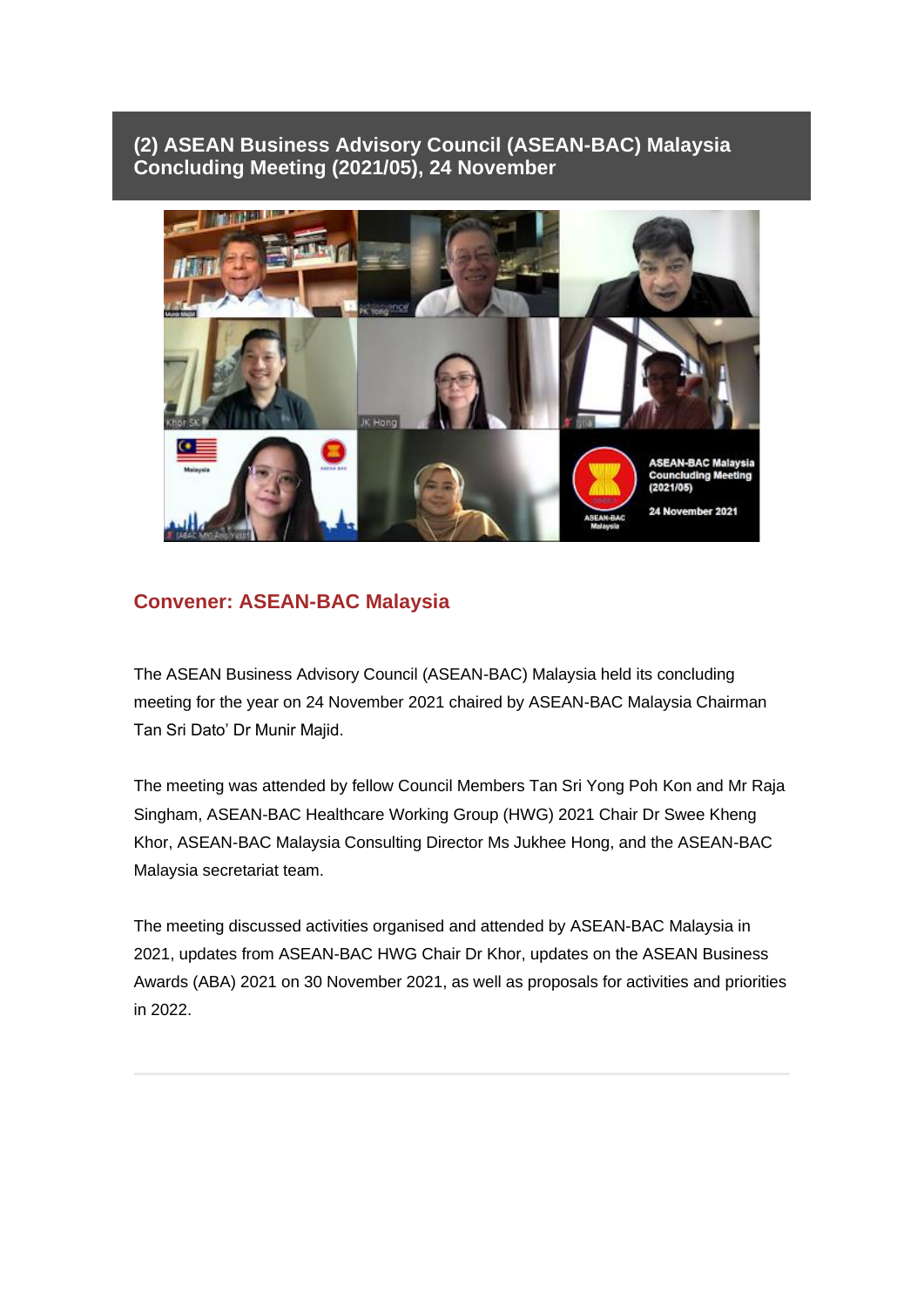**(3) Partners in Recovery: Malaysia and the New Southern Policy Plus, 24 November**



# **Organiser: Institute of Strategic and International Studies (ISIS) Malaysia Venue (hybrid): DoubleTree by Hilton Hotel, Kuala Lumpur**

ASEAN Business Advisory Council (ASEAN-BAC) Malaysia Chairman Tan Sri Dato' Dr Munir Majid was invited to deliver a keynote address at the Institute of Strategic and International Studies (ISIS) Malaysia's "Partners in Recovery: Malaysia and the New Southern Policy Plus" event on 24 November 2021.

Tan Sri Munir touched on three (3) fundamental pillars based on the New Southern Policy (NSP): people, peace, and prosperity, as well as the NSP's seven (7) major fields of strategic cooperation which include training personnel in health and medical care, and enhanced cooperation in public health and economic policies.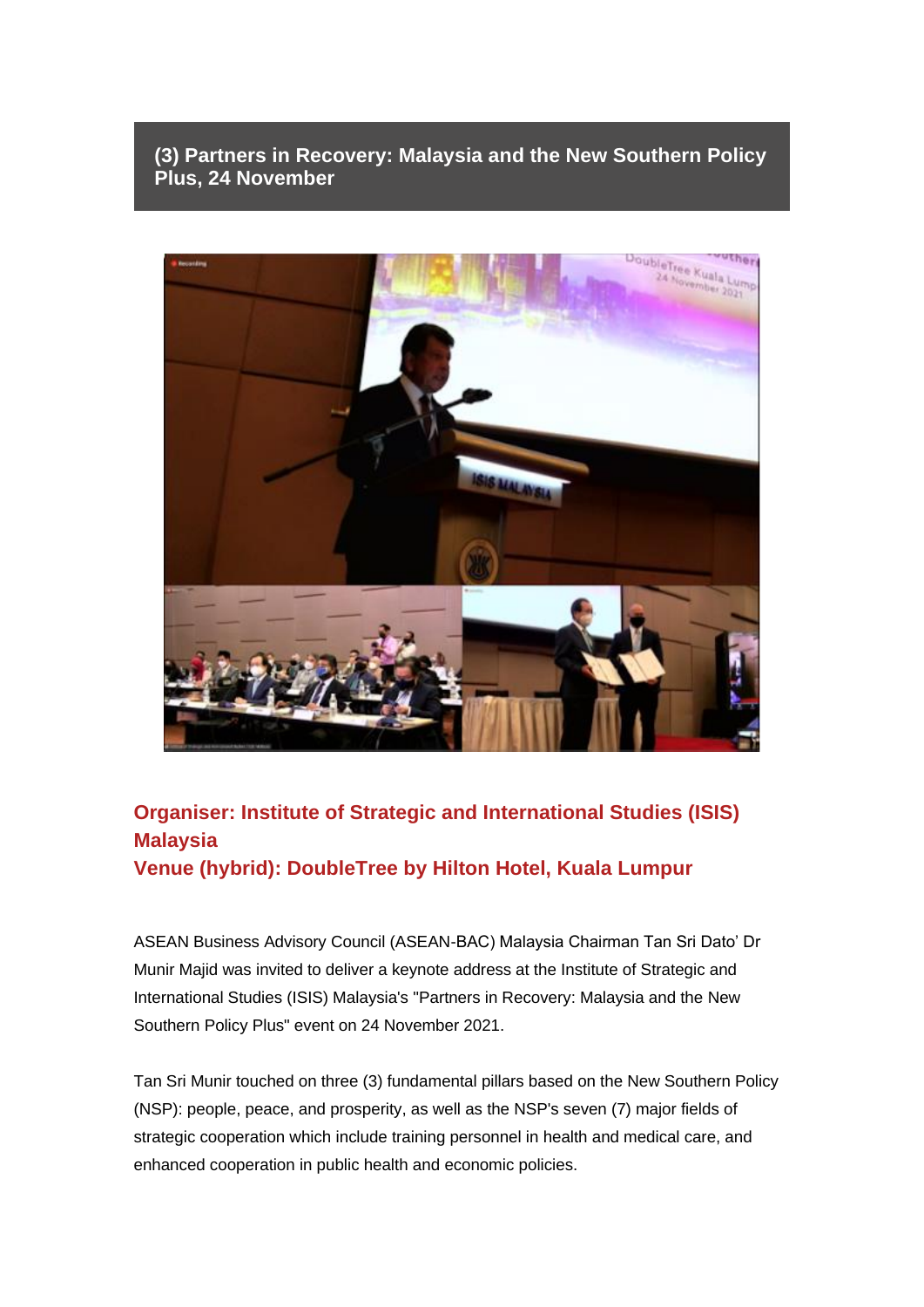Tan Sri Munir also mentioned the Malaysian government's large budget allocation aimed at helping the country stay on a safe and sustainable path as it transitions from pandemic to endemic. He further stated that the success of the partnership between Malaysia and South Korea can be attributed to four (4) foundational factors, namely:

- Relative stability on the Korean Peninsula
- The Malaysian Look East Policy by Tun Dr Mahathir that aims to replicate other countries' triumphs through engagement and exchanges with Japan and Korea
- The Korean Wave (Hallyu) that strengthened the people-to-people connection between South Korea and the rest of the world, including Malaysia
- NSP's consistent and earnest engagement in Southeast Asia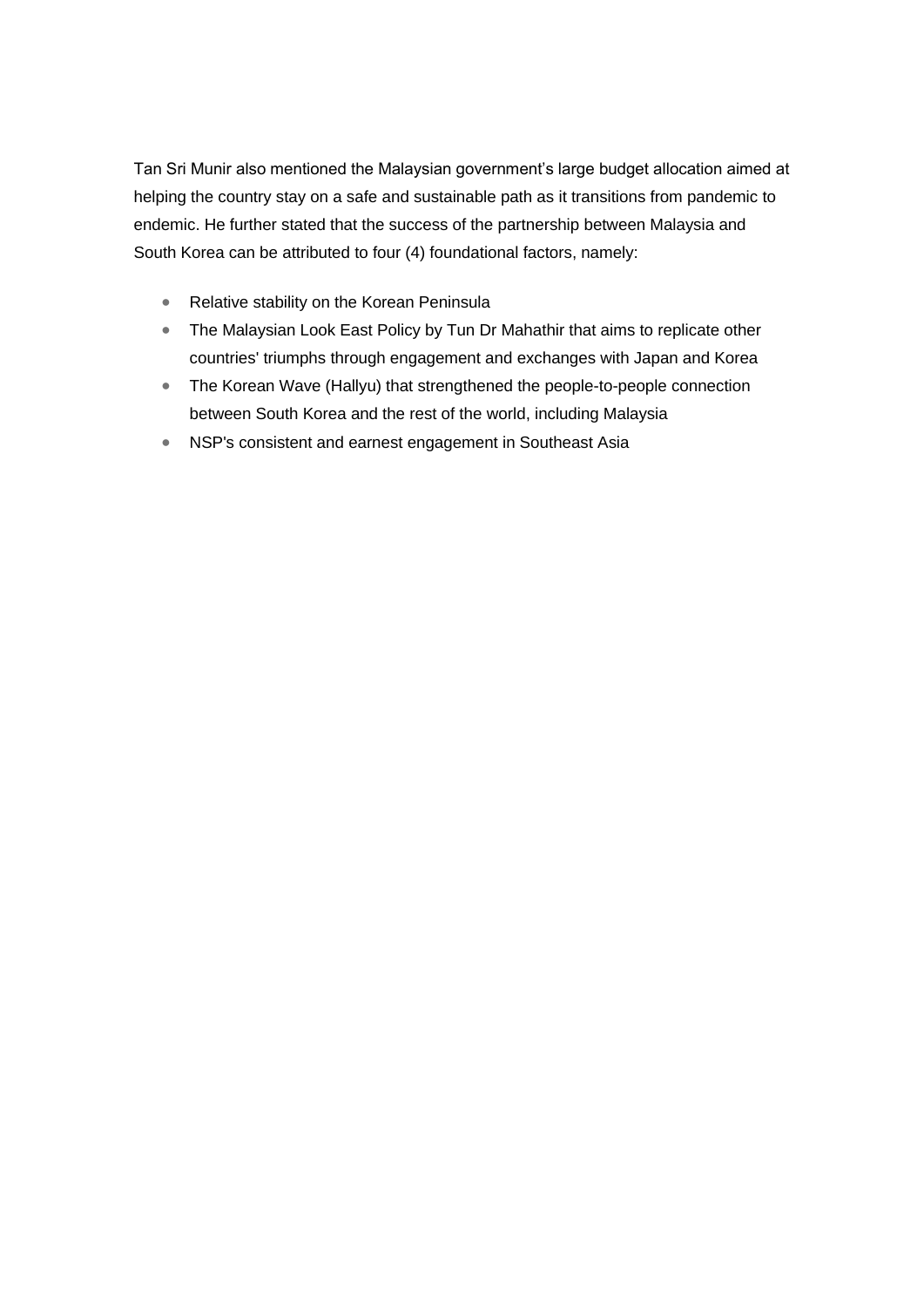**(4) [Penang Session] ASEAN Business Advisory Council (ASEAN-BAC) Malaysia Consultation Meeting with the State Government and Agencies, 8 November**



#### **Convener: ASEAN-BAC Malaysia**

ASEAN Business Advisory Council (ASEAN-BAC) Malaysia held a consultation meeting with the Penang state government and agencies on 8 November 2021 to discuss the state's efforts in attracting foreign direct investment, how it sees itself within the context of the larger ASEAN region, and its vision for the future of Penang. The session was chaired by ASEAN-BAC Malaysia Chairman Tan Sri Dr Munir Majid, who noted that while Penang is projected to grow at an average rate of 5.4% from 2021 to 2025 under the 12th Malaysia Plan, the real challenge was in ensuring that such growth is achieved in line with Penang's Vision 2030 for a green and smart state.

He also urged the state to tap into opportunities in the larger ASEAN, Regional